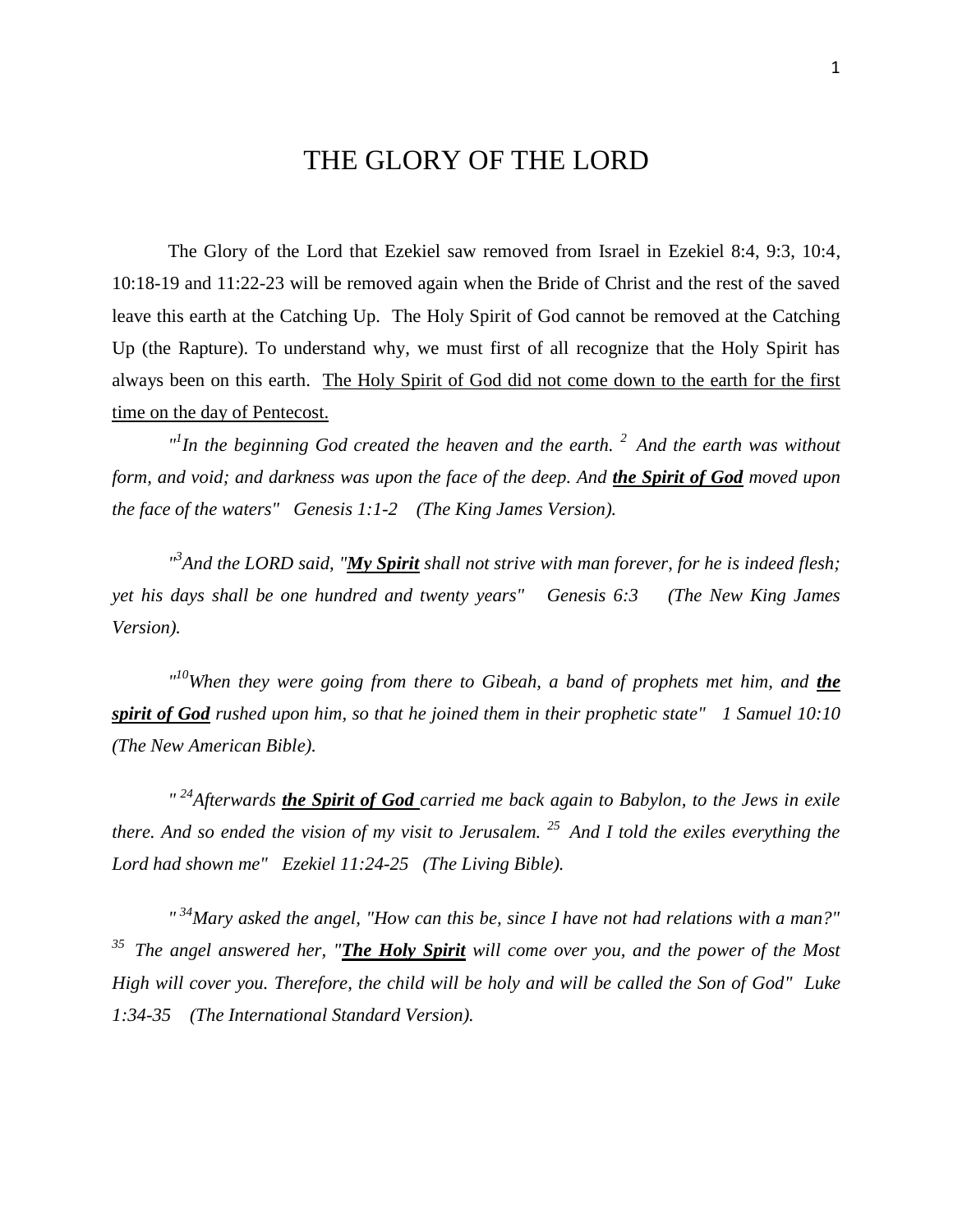If the Holy Spirit leaves this earth at the Catching Up (the Rapture), who will convict mankind of sin and how will the Father draw that great multitude who will wash their robes in the blood of the Lamb during the Tribulation?

*" <sup>43</sup>Jesus therefore answered and said unto them, Murmur not among yourselves. <sup>44</sup>No man can come to me, except the Father which hath sent me draw him: and I will raise him up at the last day" John 6:43-44 (The King James Version).*

<sup>"9</sup>After this I looked, and there before me was a great multitude that no one could count, *from every nation, tribe, people and language, standing before the throne and before the Lamb. They were wearing white robes and were holding palm branches in their hands. <sup>10</sup>And they cried out in a loud voice: "Salvation belongs to our God, who sits on the throne, and to the Lamb." <sup>11</sup>All the angels were standing around the throne and around the elders and the four living creatures. They fell down on their faces before the throne and worshiped God, <sup>12</sup> <i>saving: "Amen! Praise and glory and wisdom and thanks and honor and power and strength be to our God for ever and ever. Amen!" <sup>13</sup>Then one of the elders asked me, "These in white robes—who are they, and where did they come from?" <sup>14</sup>I answered, "Sir, you know." And he said, "These are they who have come out of the great tribulation; they have washed their robes and made them white in the blood of the Lamb" Revelation 7:9-14 (The New International Version).*

On the other hand, if the Holy Spirit remains on this earth after the Catching Up (some people call it "the Rapture"), what **is** taken away? The same thing that Ezekiel saw taken from Israel in Ezekiel chapters eight, nine, ten and eleven. The King James Version of the Bible referred to it as "**the Glory of the Lord**".

*" <sup>3</sup>Then I saw something that looked like an arm. The arm reached out and grabbed me by the hair on my head. Then the Spirit lifted me into the air, and in a vision from God he took me to Jerusalem. He took me to the inner gate-the gate that is on the north side. The statue that makes God jealous is by that gate. <sup>4</sup>But the glory of the God of Israel was there. The Glory looked just like the vision I saw in the valley (by the Kebar Canal)." Ezekiel 8:3-4 (Easy-To-Read Version)*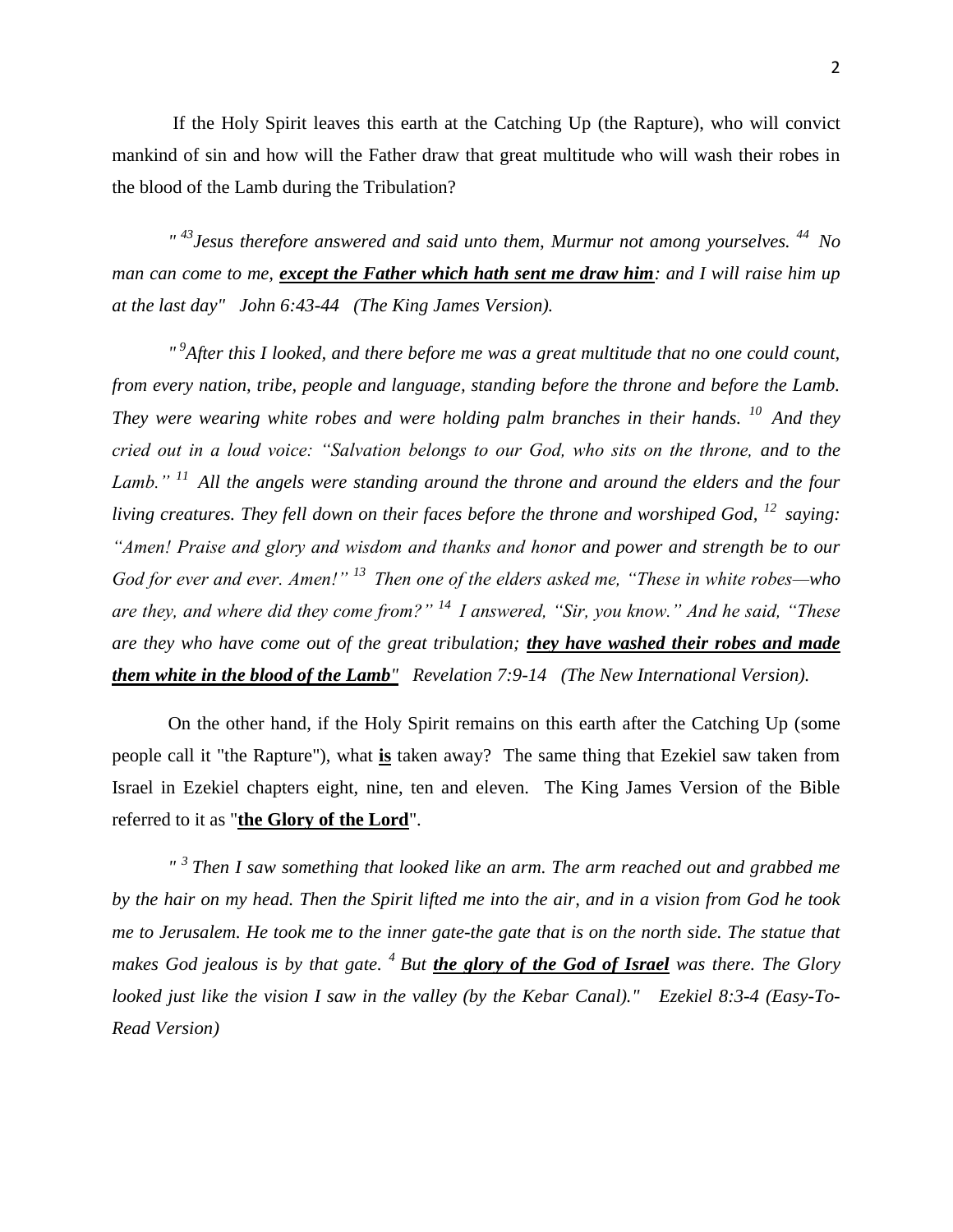*" <sup>3</sup>Now the glory of the God of Israel had gone up from the cherub on which it rested, to the threshold of the house. And he called to the man clothed in linen, who had the writing case at his waist." Ezekiel 9:3 (English Standard Version)*

*" <sup>3</sup>Now the cherubim were standing to the south of the temple when the man went in, and the cloud filled the inner court. <sup>4</sup>Then the glory of the LORD rose from above the cherub to the threshold of the temple. The temple was filled with the cloud, and the court was filled with the brightness of the LORD's glory." Ezekiel 10:3-4 (Holman Christian Standard Bible)*

<sup>" 18</sup> Then **the glory of the Lord** left the door of the Temple and stood over the living *creatures. <sup>19</sup>The living creatures spread their wings. And they flew up from the ground while I watched. As they went up, the wheels stayed by their sides. They stood where the east gate of the Temple of the Lord opened. The glory of the God of Israel was over them." Ezekiel 10:18-19 (International Children's Bible)*

<sup>" 22</sup> And the cherubims lifted up their wings, and the wheels with them: and **the glory of** *the God of Israel was over them. <sup>23</sup>And the glory of the Lord went up from the midst of the city, and stood over the mount that is on the east side of the city." Ezekiel 11:22-23 (Douay-Rheims Version, New Catholic Edition)*

It was the special seven-fold power of the Holy Spirit that Israel had received in Exodus 40:34-35. " *<sup>34</sup>Then a cloud covered the tent of the congregation, and the glory of the LORD filled the tabernacle. <sup>35</sup>And Moses was not able to enter into the tent of the congregation, because the cloud abode thereon, and the glory of the LORD filled the tabernacle*" *Exodus40:34-35 (The King James Version).*

The nation of Israel possessed this special seven-fold power of the Holy Spirit until Ezekiel watched it taken away. Ezekiel watched this "**Glory of the Lord**" depart from the Temple and take residence on a mountain above Jerusalem.

<sup>"</sup> <sup>23</sup> And **the glory of the LORD** went up from the midst of the city, and stood upon the *mountain which is on the east side of the city" Ezekiel 11:23 (KJV)*

This special seven-fold power of the Holy Spirit will be given again to the saved members of the nation of Israel at the beginning of the 1,000 year reign of Christ. According to Ezekiel 43:1-7, they will be restored to their original position as the priests of the Living God and given the special seven-fold power of Holy Spirit in order to empower them to do the work God calls them to execute during the 1,000 year reign of Christ on this earth, sometime in the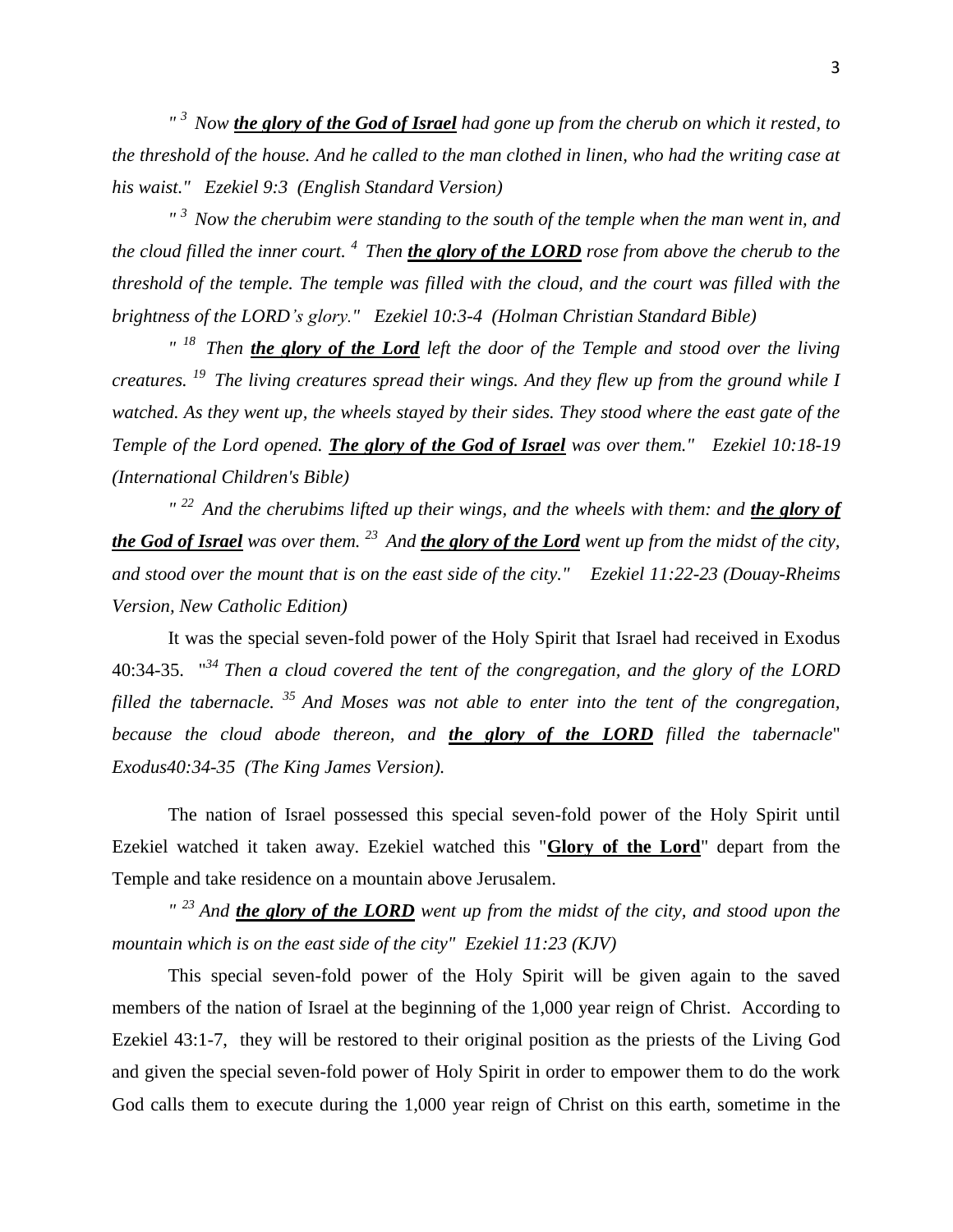future. Ezekiel described what it will be like when the sevenfold power of the Holy Spirit will be restored again to saved Israel.

*" <sup>1</sup>Afterward he brought me to the gate, even the gate that looketh toward the east: <sup>2</sup>And, behold, the glory of the God of Israel came from the way of the east: and his voice was like a noise of many waters: and the earth shined with his glory. <sup>3</sup>And it was according to the appearance of the vision which I saw, even according to the vision that I saw when I came to destroy the city: and the visions were like the vision that I saw by the river Chebar; and I fell upon my face. <sup>4</sup>And the glory of the LORD came into the house by the way of the gate whose prospect is toward the east. <sup>5</sup>So the spirit took me up, and brought me into the inner court; and, behold, the glory of the LORD filled the house. <sup>6</sup>And I heard him speaking unto me out of the house; and the man stood by me. <sup>7</sup>And he said unto me, Son of man, the place of my throne, and the place of the soles of my feet, where I will dwell in the midst of the children of Israel for ever, and my holy name, shall the house of Israel no more defile, neither they, nor their kings, by their whoredom, nor by the carcases of their kings in their high places" Ezekiel 43:1-7 (The King James Version).*

In the meantime, during the period between the departing of the sevenfold power of the Holy Spirit and the restoration of the sevenfold power of the Holy Spirit at the beginning of the Millennium, Jesus Christ promised this special seven-fold power of the Holy Spirit to the **members** of His local, scriptural churches in order to equip them to do the work He had called them to do.

*" <sup>4</sup>And being assembled together with them, He commanded them not to depart from Jerusalem, but to wait for the Promise of the Father, "which," He said, "you have heard from Me; <sup>5</sup>for John truly baptized with water, but you shall be baptized with the Holy Spirit not many days from now." <sup>6</sup>Therefore, when they had come together, they asked Him, saying, "Lord, will You at this time restore the kingdom to Israel?" <sup>7</sup>And He said to them, "It is not for you to know times or seasons which the Father has put in His own authority. <sup>8</sup>But you shall receive power when the Holy Spirit has come upon you; and you shall be witnesses to Me in Jerusalem, and in all Judea and Samaria, and to the end of the earth" Acts 1:4-8 (The New King James Version).*